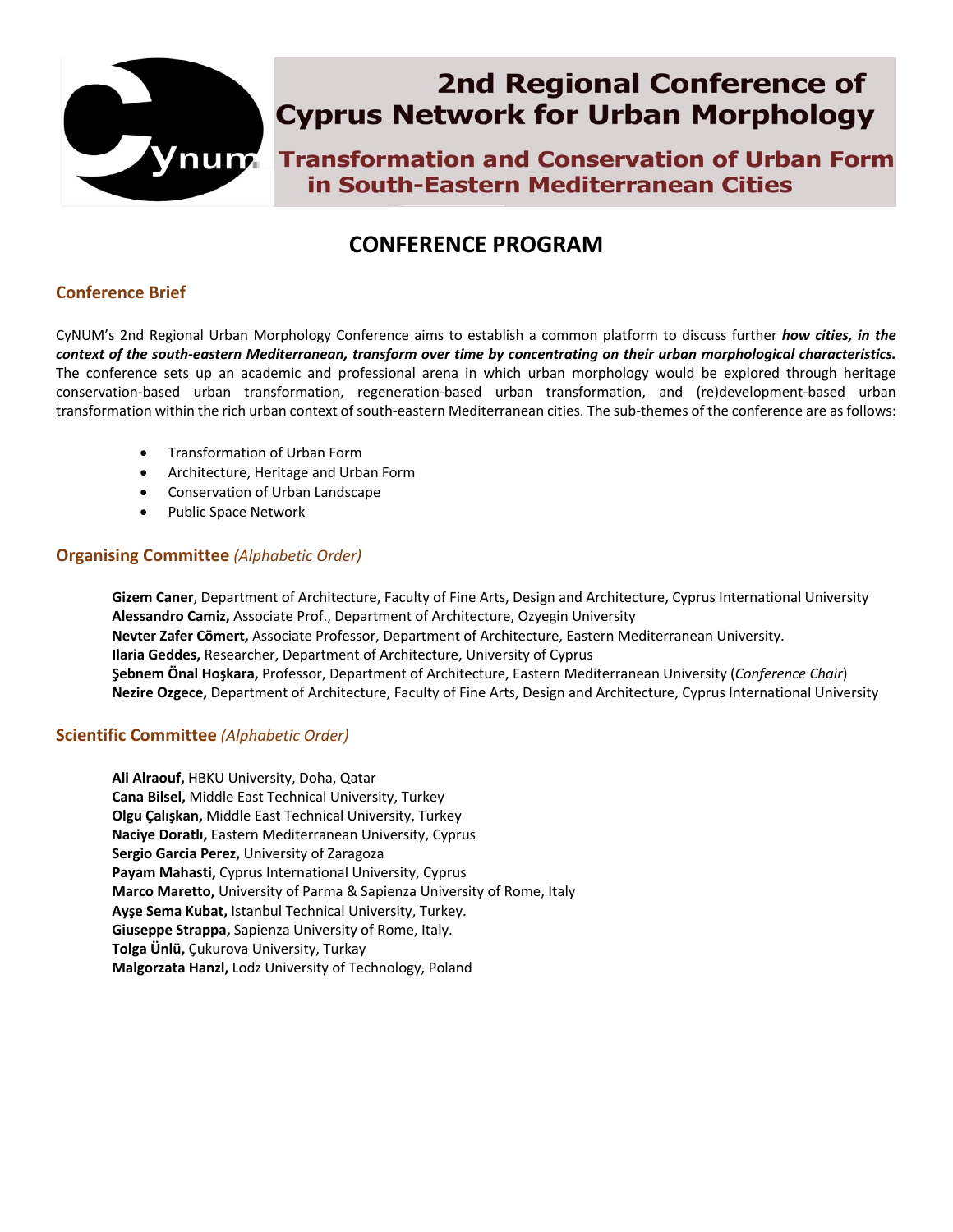|               | THURSDAY, 7 <sup>th</sup> April 2022                                       | FRIDAY, 8 <sup>th</sup> April 2022                                                                                                                        |
|---------------|----------------------------------------------------------------------------|-----------------------------------------------------------------------------------------------------------------------------------------------------------|
|               |                                                                            |                                                                                                                                                           |
| $09:30-10.00$ | <b>Urban Morphology</b>                                                    | Conference Opening & Updates on Cypriot Keynote Speech and Special Roundtable Session<br>on Ghost Town of Maras<br><b>Associate Professor Ceren Boğaç</b> |
| 10:00-11:00   | <b>Keynote Speaker</b><br><b>Professor Francisco Javier Monclús Fraga</b>  |                                                                                                                                                           |
| $11:00-11:15$ | Coffee Break                                                               | Coffee Break                                                                                                                                              |
| $11:15-12:30$ | <b>Session A</b>                                                           | <b>Session C</b>                                                                                                                                          |
|               | <b>Transformation of urban form</b>                                        | Architecture, heritage and urban form                                                                                                                     |
| $12:30-14:00$ | Lunch Break                                                                | <b>Lunch Break</b>                                                                                                                                        |
| 14:00-15:00   | Session B                                                                  | <b>Session D</b>                                                                                                                                          |
|               | <b>Conservation of urban landscape</b>                                     | <b>Public space network</b>                                                                                                                               |
| 15:00-15:15   | Coffee Break                                                               | <b>Coffee Break</b>                                                                                                                                       |
| 15.15-16:15   | <b>Panel 1: Journals on Urban Morphology</b>                               | <b>Keynote Speaker</b><br><b>Professor Robert Saliba</b>                                                                                                  |
| 16:15-16:30   | <b>Coffee Break</b>                                                        | <b>Coffee Break</b>                                                                                                                                       |
| 16.30-17.30   | <b>Panel 2: Regional Networks in the</b><br><b>Mediterranean Peninsula</b> | <b>Panel 3: Academic Reunion for Jeremy</b><br><b>Whitehand</b>                                                                                           |
| 17.30         |                                                                            | <b>Closing Remarks</b>                                                                                                                                    |

# **Program Framework (Please note that all timing is** *CYPRIOT TIME!)*

### **Detailed Program (Please note that all timing is** *CYPRIOT TIME!)*

THURSDAY, April 7<sup>th</sup>, 2022

**09:30-10.00 CONFERENCE OPENING & UPDATES ON CYPRIOT URBAN MORPHOLOGY Şebnem Hoşkara,** *Conference Chair* **Ilaria Geddes,** *Cynum Co-President* **Vitor Oliveira,** *ISUF President*

**10:00-11:00 KEYNOTE SPEECH** *Session Chair:* **Alessandro Camiz**

*On Urban Theories, Urban Regeneration and Urban Forms* **Professor Francisco Javier Monclús Fraga**

*11:00-11:15 COFFEE BREAK*

#### **11:15-12:30 Session A - TRANSFORMATION OF URBAN FORM** *Session Chair:* **Ayşe Sema Kubat**

**A Spatio-temporal Analysis of Urban Morphological Change in Nuremberg from the 1940s Onwards: Insights for Planning and Heritage Conservation,** Carol Ludwig, Seraphim Alvanides

**Transformation of an Eastern Mediterranean Port City: İskenderun,** Canan Nalça Kıssaboylu, F. Nurşen Kul, Mert Nezih Rifaioğlu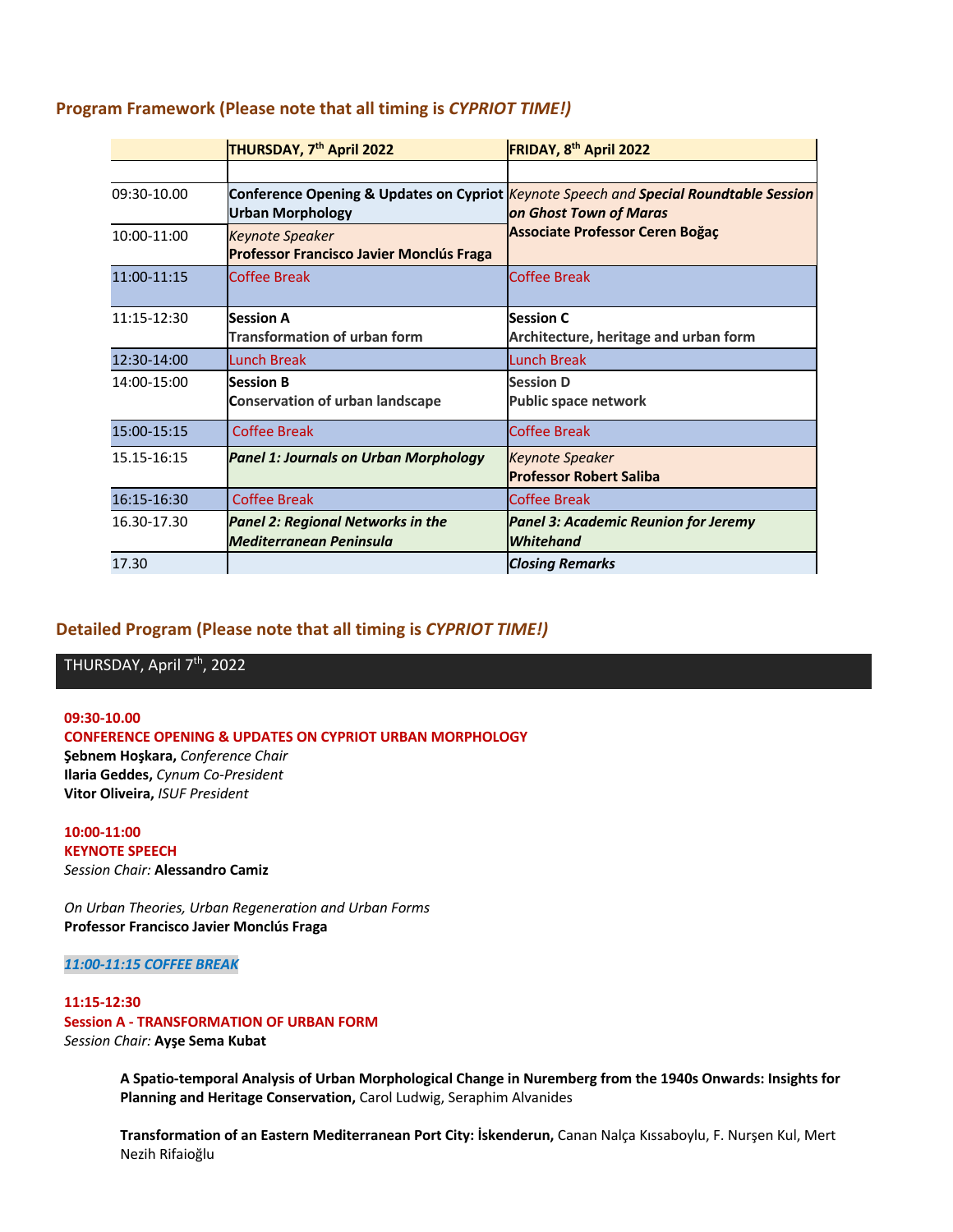**The Analysis of the Morphological Transformation of a Public Landmark: The Case of Adana Atatürk Park,** Beliz Büşra Sahin

**The Construction and Destruction of the "Rural" Morphology of the Village Institutes: The Case of Arifiye,** Hande Savaş, Figen Kıvılcım Çorakbaş

*12:30-14:00 LUNCH BREAK*

### **14:00-15:00 Session B - CONSERVATION OF URBAN LANDSCAPE** *Session Chair:* **Nezire Özgece**

**Nicosia and its division: a character-generating role for the city,** Corrado Scudellaro

**Tools Bracing for Rapid Urban Growth; a Focus on the Impact on Historic Urban Quarters,** Tochukwu Valentina Nnaji, Avy Nazar M.D. Faqra

**Attractors and fringe belts: assembling methodologies for the morphology of Famagusta,** Alessandro Camiz

*15:00-15:15 COFFEE BREAK*

#### **15.15-16:15 Panel 1 - JOURNALS ON URBAN MORPHOLOGY** *Moderator:* **Tolga Ünlü**

#### **Panelists:**

**Peter Larkham -** *Urban Morphology* **Vinicius Netto -** *Revista de Morfologia Urbana* **Giuseppe Strappa** *- U + D Journal* 

*16:15-16:30 COFFEE BREAK*

#### **16.30-17:30 Panel 2 - REGIONAL NETWORKS IN THE MEDITERRANEAN PENINSULA** *Moderator:* **Şebnem Hoşkara**

#### **Panelists:**

**Ayşe Sema Kubat** - *Turkish Network of Urban Morphology* **Vitor Oliveira** - *Portuguese-language Network of Urban Morphology* **Giuseppe Strappa** - *Italian Network of Urban Morphology* **Nevter Zafer Comert & Ilaria Geddes** – *Cyprus Network for Urban Morphology*

## FRIDAY, April 8<sup>th</sup>, 2022

**09:30-11.00 KEYNOTE SPEECH AND SPECIAL ROUNDTABLE SESSION ON THE GHOST TOWN OF MARAS** *Session Chair:* **Gizem Caner Associate Professor Ceren Boğaç**

*11:00-11:15 COFFEE BREAK*